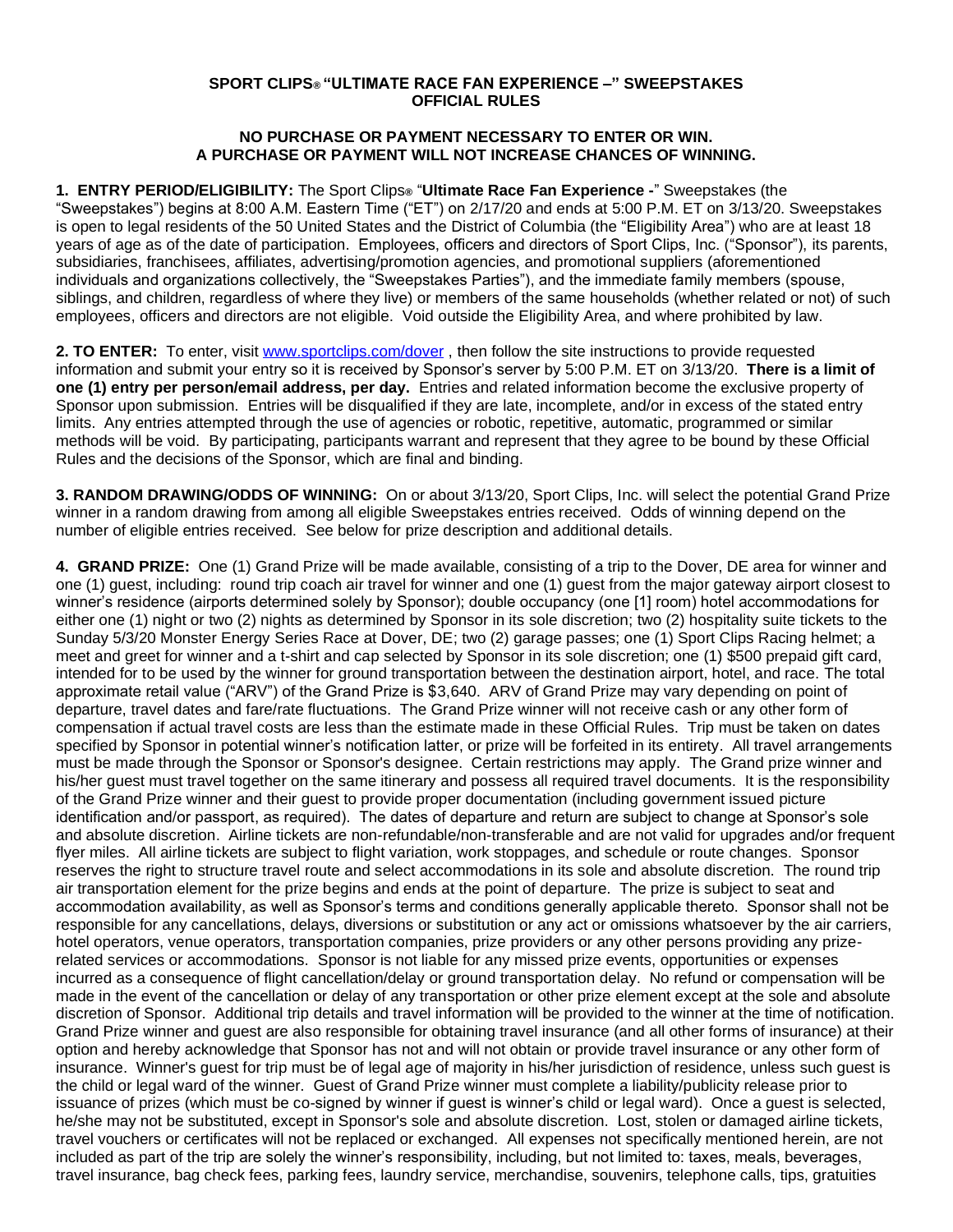and service charges. Transportation carrier and accommodation regulations and conditions apply. In the event the Grand Prize winner (and/or his/her guest) engage in behavior that (as determined by Sponsor or any prize provider in its or their sole and absolute discretion) is obnoxious, inappropriate, or threatening, illegal or that is intended to annoy, abuse, threaten or harass any other person, Sponsor reserves the right to terminate the trip or other applicable experience early. If the winner lives within 200 miles of travel destination (as determined by Sponsor), Sponsor reserves the right to substitute ground transportation in lieu of airfare at its sole discretion, and any difference in value will not be awarded. If any element of the Grand Prize is cancelled, postponed or unavailable beyond the control of Sponsor (including but not limited to the availability of a particular driver to attend the meet-and-greet portion of the Grand Prize), the remaining portion of the Grand Prize will be awarded as complete and final, and no substitute compensation will be offered. See Section 5 below for additional details and prize restrictions.

**5. WINNER NOTIFICATION AND GENERAL PRIZE RESTRICTIONS:** The potential winner will be notified by phone and/or email on or about 3/13/20, to verify their eligibility and ability to accept the prize, and to obtain complete contact information. If a potential winner is not available or if there is no answer at the time any notification telephone call is made, a phone message will be left (if possible). Any such phone message or email will instruct the potential winner to call a specified telephone number or reply by email within forty-eight (48) hours after the time that the applicable notification attempt was made. Potential winner must reply as instructed to identify him/herself, confirm his/her eligibility and ability to accept the prize, and provide his/her complete contact information within such forth-eight (48) hour period, or he/she will be disqualified. In Sponsor's sole discretion, a potential winner may only be notified one time as set forth above for attempted prize notification. A potential winner may subsequently be required to complete a notarized affidavit of eligibility, a liability release, and (where legal) a publicity release, which must be returned within the time period specified in potential winner's notification letter. Further, for tax reporting purposes, any potential winner of a prize valued at \$600 or more will be required to provide Sponsor or its designee with a completed IRS W-9 form before the prize will be awarded. Proof of identity, age, and legal residence may be required to claim a prize. Any winner or potential winner may be disqualified in Sponsor's sole discretion if: (a) he/she fails to provide any required information or properly completed documents within the required time period; (b) he/she fails to comply with any of the terms of these Official Rules; or (c) if any prize or prize notification is returned as undeliverable, any voicemail or message left is not returned, or any forms sent to a potential winner are not timely returned as instructed. In the event of disqualification of a winner, at Sponsor's sole discretion the prize may be awarded to an alternate winner selected from among the remaining applicable eligible entries via the means of winner determination described herein, pending verification of eligibility. If any prize remains unclaimed after three (3) potential winners have been notified for that prize, the prize (or portion of prize) may remain unawarded, in Sponsor's sole discretion. No responsibility is assumed by Sponsor for any incorrect or missing postal address, email address or phone number associated with an entry, nor for any change of address, email or phone number of entrant after entry submission. Any prize details not specified herein will be determined by the Sponsor in its sole discretion. No prize transfer or cash redemption. Unless otherwise specified herein, no prize substitution except at Sponsor's sole discretion due to unavailability, safety or security considerations, or any other reason as solely determined by Sponsor, in which case a prize of comparable or greater value will be awarded. All other costs and expenses associated with acceptance and use of a prize not specified herein as being awarded are winner's sole responsibility. Sponsor will not replace any lost, damaged or stolen prizes. All taxes on prizes (including without limitation Federal, state and local taxes) and all expenses related to acceptance and use of prizes and not specified are sole responsibility of the prize recipient. Limit one (1) prize per household, across all versions of the Sport Clips "Ultimate Race Fan Experience" Sweepstakes offered in calendar year 2020.

**6. GENERAL CONDITIONS:** If any potential winner is 18 or older, as is required for entry, but not of the age of majority in state of residence, potential winner's parent or legal guardian must ratify and sign any and all documents required of potential winner, at Sponsor's sole discretion. Sponsor is under no obligation to correspond about entries nor will entries be acknowledged or returned. Proof of delivery of an entry will not be deemed to be proof of actual receipt by Sponsor. The Sweepstakes Parties are not responsible for and shall not be liable for: (a) electronic, hardware or software program, network, Internet, or computer malfunctions, failures, or difficulties of any kind, including without limitation, server malfunction or for any human, typographical, printing or other error relating to or in connection with the Sweepstakes, including, without limitation, errors which may occur in the administration of the Sweepstakes, processing of entries; the announcement of the prizes or in any Sweepstakes–related materials, (b) failed, incomplete, garbled, or delayed computer transmissions; (c) late, lost, garbled, misdirected, incomplete, stolen, delayed, misdirected or postage-due entries or mail; (d) inaccessibility of any website in whole or in part for any reason; (e) damage to entrants' or any person's computer or other equipment or the contents thereof; or (f) any condition caused by events that may cause the Sweepstakes to be disrupted or corrupted. In the event of any conflict between any Sweepstakes details contained in these Official Rules and Sweepstakes details contained in any Sweepstakes advertising materials, the details of the Sweepstakes as set forth in these Official Rules shall prevail. In the event that the operation, security, or administration of the Sweepstakes is impaired in any way for any reason, including, but not limited to fraud, virus, or other technical problem, the Sponsor may, in its sole discretion, either: (a) suspend the Sweepstakes to address the impairment and then resume the Sweepstakes in a manner that best conforms to the spirit of these Official Rules; (b) award the prizes from among the applicable eligible entries and/or prize claims received up to the time of the impairment; or (c) proceed in such a manner as may be deemed fair and equitable by Sponsor in its sole discretion. Although Sponsor attempts to ensure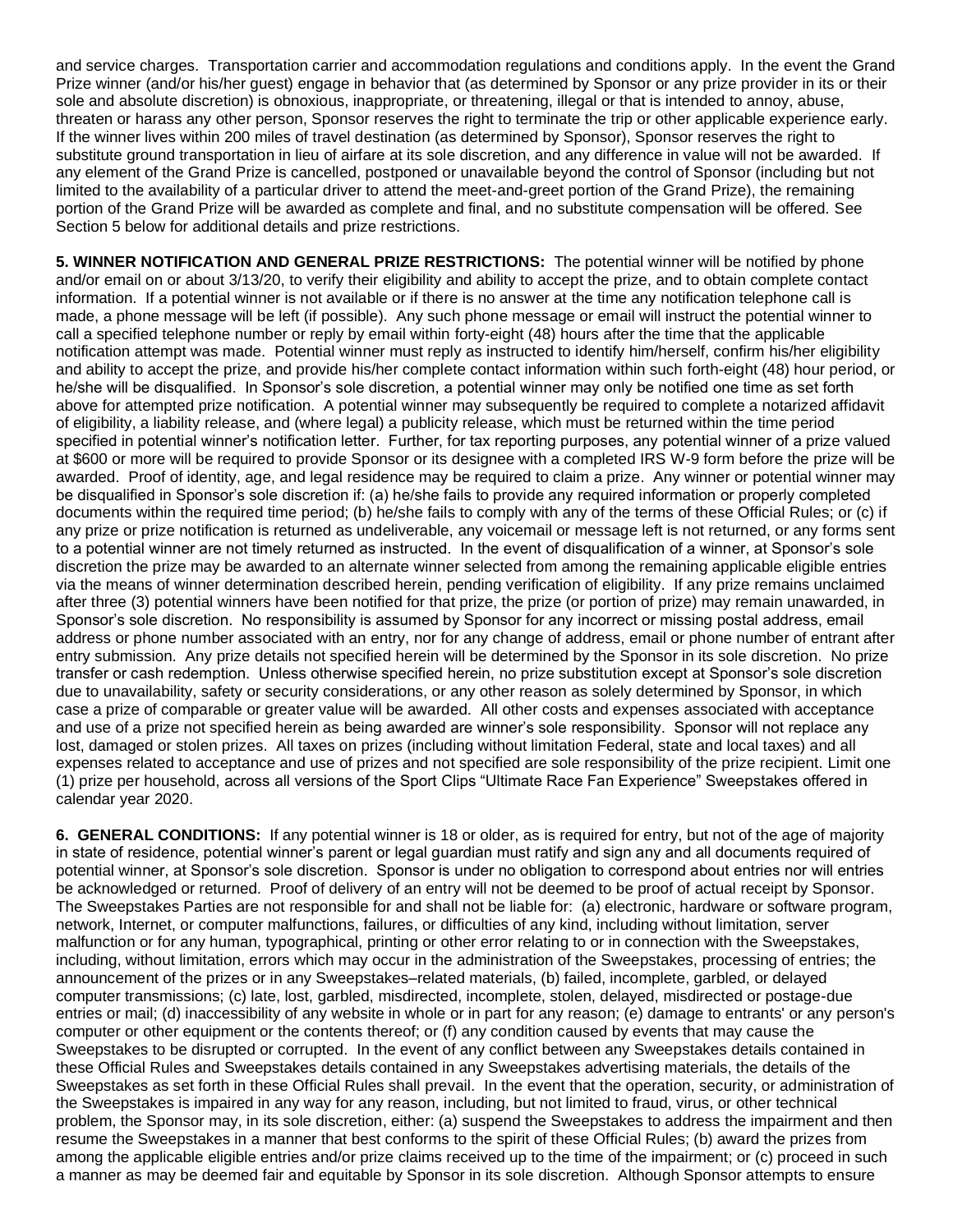the integrity of the Sweepstakes, Sweepstakes Parties are not responsible for the actions of participants or other individuals in connection with the Sweepstakes, including participants' or other individuals' attempts to circumvent the Official Rules or otherwise interfere with the administration, security, fairness, integrity, or proper conduct of the Sweepstakes. Sponsor reserves the right, at any time and at its sole discretion, to disqualify and/or deem ineligible to participate in this Sweepstakes or any future Sponsor promotion, any individual it suspects: (a) to be tampering with the entry process or the operation of the Sweepstakes; (b) to be acting in violation of these Official Rules; (c) to be acting in bad faith or in a disruptive manner, or with the intent to annoy, abuse, threaten or harass any other person; (d) to have failed to agree to these Official Rules; or (e) to be in violation of these Official Rules. CAUTION: ANY ATTEMPT BY A PARTICIPANT OR ANY OTHER INDIVIDUAL TO DELIBERATELY DAMAGE THE SWEEPSTAKES SITE OR UNDERMINE THE LEGITIMATE OPERATION OF THE SWEEPSTAKES MAY BE A VIOLATION OF CRIMINAL AND CIVIL LAWS AND SHOULD SUCH AN ATTEMPT BE MADE, SPONSOR RESERVES THE RIGHT TO SEEK DAMAGES FROM ANY SUCH PERSON TO THE FULLEST EXTENT PERMITTED BY LAW. The Sponsor's failure to enforce any term of these Official Rules shall not constitute a waiver of that provision. Screen shots or any other purported evidence of winning will not be accepted in place of Sponsor's own methods of winner verification. In the event of a dispute as to any online entry, the authorized account holder of the email address used to participate will be deemed to be the participant. The "authorized account holder" is the natural person who is assigned to an email address by an Internet access provider, online service provider, or other organization responsible for assigning email addresses for the domain associated with the submitted email address. Internet entry must be made by the entrant only at the authorized web site address(es) listed in these Official Rules. Entries may not be made by any other individual or any entity, and/or originating at any other Internet website or email address, including but not limited to commercial sweepstakes subscription notification and/or entering service sites.

**7. RELEASE AND LIMITATIONS OF LIABILITY:** By participating in the Sweepstakes, you agree to forever and irrevocably release, discharge and hold harmless the Sweepstakes Parties and any person or entity involved in the fulfillment of the prize trip or related events, together with the respective parents, officers, directors, employees, representatives, agents, shareholders, successors and assigns of each (aforementioned individuals and organizations collectively, the "Released Parties") from and against any claim or cause of action arising out of participation in the Sweepstakes or receipt or use/misuse of any prize, including, but not limited to: (a) unauthorized human intervention in the Sweepstakes; (b) technical errors related to computers, servers, software, or telephone or network lines; (c) printing errors or any errors made in the advertisement of the Sweepstakes; (d) lost, late, postage-due, misdirected, or undeliverable mail; (e) errors in the administration of the Sweepstakes, the processing of entries or prize claims, or the announcement of prizes; (f) injury or damage to persons or property which may be caused, directly or indirectly, in whole or in part, from entrant's participation in the Sweepstakes or receipt of any prize; or (g) any condition caused by events beyond the control of the Sponsor that may cause the Sweepstakes to be disrupted or corrupted. You further agree that in any cause of action, the Released Parties' liability will be limited to the cost of entering and participating in the Sweepstakes, and in no event shall the Released Parties be liable for attorney's fees. You hereby waive the right to claim any damages whatsoever, including, but not limited to, punitive, consequential, direct, or indirect damages. Released Parties expressly disclaim any responsibility or liability for injury or loss to any person or property resulting from the Sweepstakes or relating to the delivery and/or subsequent use or misuse of any prizes awarded. Without limiting the foregoing, the Sweepstakes, all prizes, and all materials are provided "as is" without warranty of any kind, either express or implied, including without limitation the implied warranties of merchantability, fitness for a particular purpose, and noninfringement.

**8. PUBLICITY:** By participating in the Sweepstakes, you grant to Sponsor and its affiliated companies the right, except where prohibited by law, to use your name, likeness, picture, address (city and state), voice, biographical information, entry and written or oral statements, for advertising and promotional purposes in promoting or publicizing the Sweepstakes, Sponsor, its affiliated companies, and the products or services of each, in any and all media without limitation as to time or territory, without compensation unless required by law. You shall have no right of approval, no claim to compensation, and no claim (including, without limitation, claims based on invasion of privacy, defamation, or right of publicity) arising out of any use, blurring, alteration, or use in composite form of your name, picture, likeness, address (city and state), biographical information, or entry.

**9. PRIVACY:** Information submitted in connection with the Sweepstakes will be treated in accordance with these Official Rules and Sponsor's Privacy Policy (as may be amended from time to time), available via [www.sportclips.com;](http://www.sportclips.com/) provided, that in the event of any conflict between these Official Rules and such Privacy Policy, the terms and conditions of these Official Rules shall prevail. By participating in the Sweepstakes, you agree that Sponsor may share your personal information with the Released Parties for the purpose of verification and prize fulfillment in the event that you are a potential winner.

**10. DISPUTES:** Except where prohibited, by participating in the Sweepstakes you agree that any and all disputes, claims and causes of action arising out of, or connected with, the Sweepstakes or any prize awarded shall be resolved individually, without resort to any form of class action, and exclusively by the appropriate court located in Williamson County, Texas. All issues and questions concerning the construction, validity, interpretation and enforceability of these